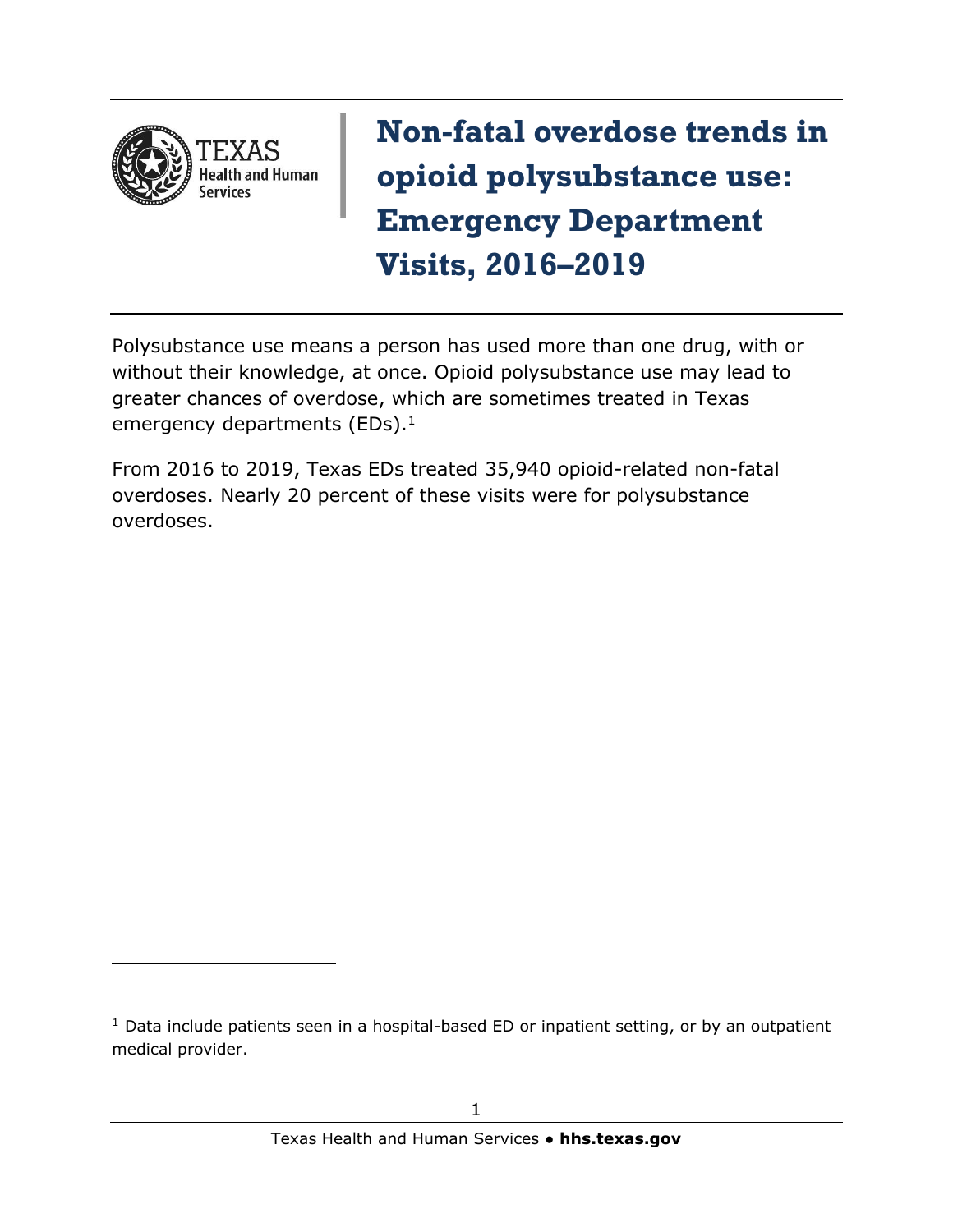







Most of these visits occurred by people aged 18 to 44, followed by those aged 45 to 64.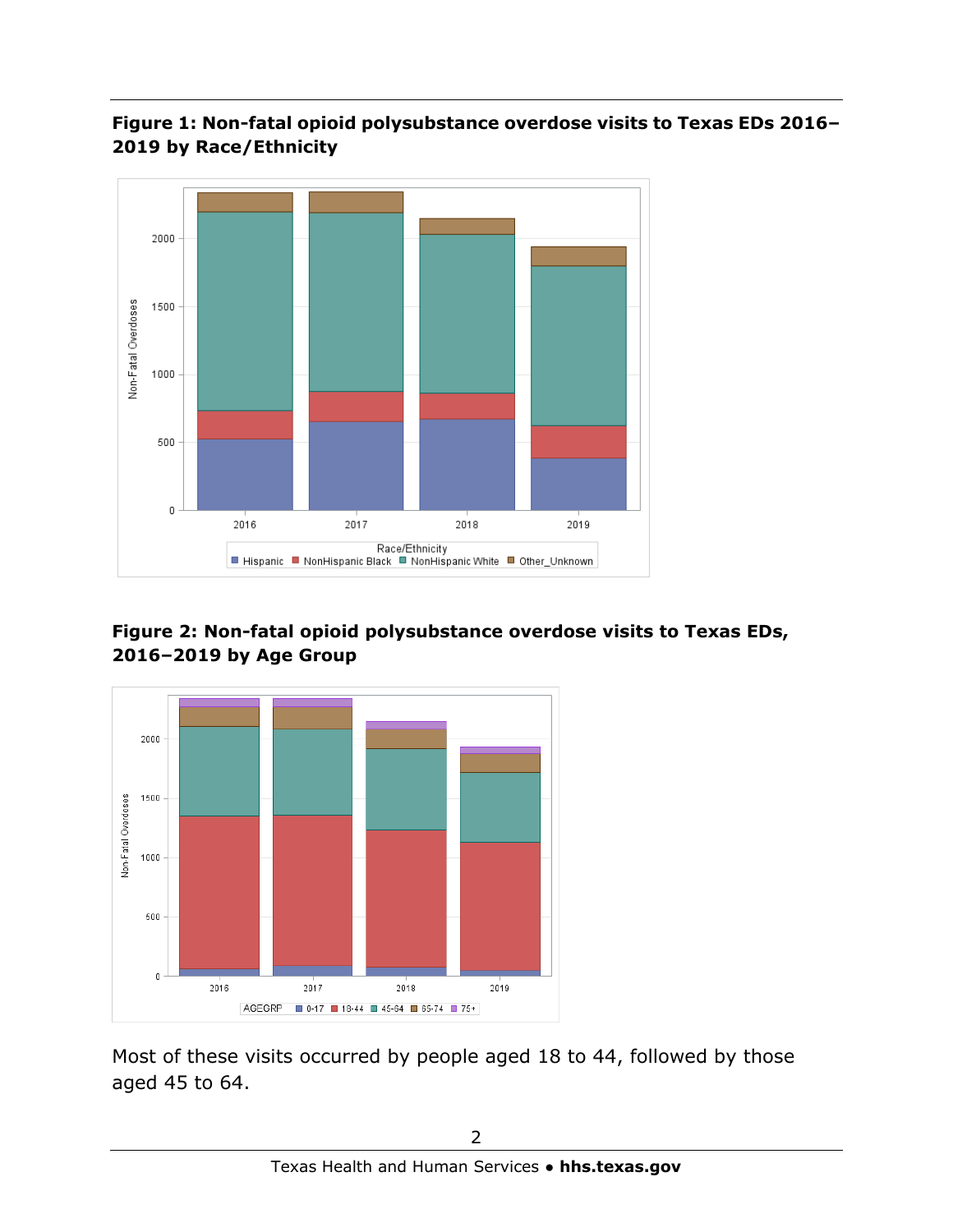More visits occurred as a result of opioids used in combination with nonopioid substances, like cocaine, benzodiazepines or psychostimulants, than with another opioid.